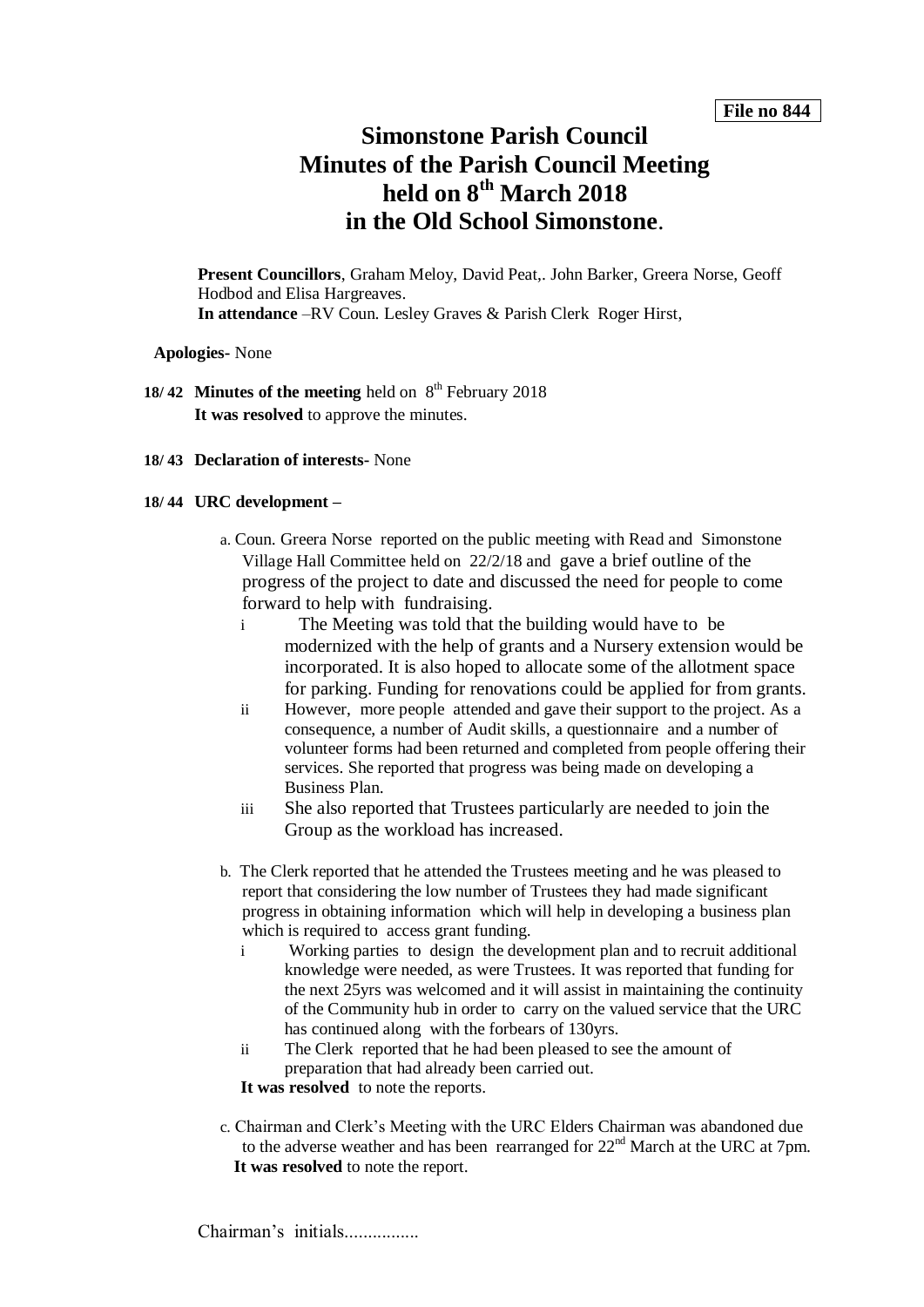**18/ 45 Spot On arrangements** for the performance of Sam Brady on the 23<sup>rd</sup> of March in St Peters Church. Tickets and posters have been delivered to RSVH committee and are being distributed.

Arrangements were discussed and members who area able to assist would be welcomed to help set out the hall at 6pm. The Clerk would inform members should there be any change in the detail once he has further information. He suggested that ticket sales are available at the Stork Hotel and Online. He mentioned that on line tickets sales are available. **It was resolved** to note the report.

### **18/ 46 Matters requested by membe**rs

- 18/47 **Joint Civic Sunday** with Read Parish Council on 3<sup>rd</sup> June to be held at St Peter's Church followed by a reception at Read Cricket Club. CC has yet to respond. It was resolved that the Clerk make the necessary arrangements.
- **18/ 48 Meeting of Read Parish Council,** Couns. Barker and Hargreaves to report. The Parish Council had not held a meeting.
- **18/ 49 Planning Application** No: 3/2018/0106 Proposal: Installation of 25 containerized battery units for the storage of electricity and ancillary infrastructure. Location Burnley Road Simonstone **It was resolved** to make no objections.
- **18/ 50 Martholme Greenway**. Coun Barker reported the LCC would install the Road signs after the busy period had come to an end. He continued by saying that stoning of the foot path in various places required attention , SUTRANs had felled some trees in various areas and it that will facilitate better access and it was hoped that some of the timber will be used to screen adjacent properties from being overlooked by walkers. The Clerk reported that there had been a complaint about the amount of litter that had been occasionally dropped in the lay bye nearby. **It was resolved** to note the report

### **18/ 51 RVBC – Parish Liaison Meeting**.

- a. The Parish Council has been notified that the concurrent function grant, including the Lengthsman Scheme, has been approved and is now included in a grant of £285 which had been received.
- b. The Parish Council has requested that the Committee gives an update on the new Data Protection Act that comes into force on  $25<sup>th</sup>$  May.

**It was resolved** to note the report.

## **18/ 52 Correspondence –**

- a. Senior Road Users workshop notices has been placed on the notice board.
- b. Dog Fouling Fountains Ave. RVBC Dog Wardens have visited the area and placed Warning Notices in the vicinity.
- **It was resolved** to note the report.

c. Injustice to Lancashire Communities Vulnerable to Flooding. **It was resolved** to note the request.

### **18/ 53 LALC-**

a. A copy of the new Data Protection Act has been received.

Chairman's initials................